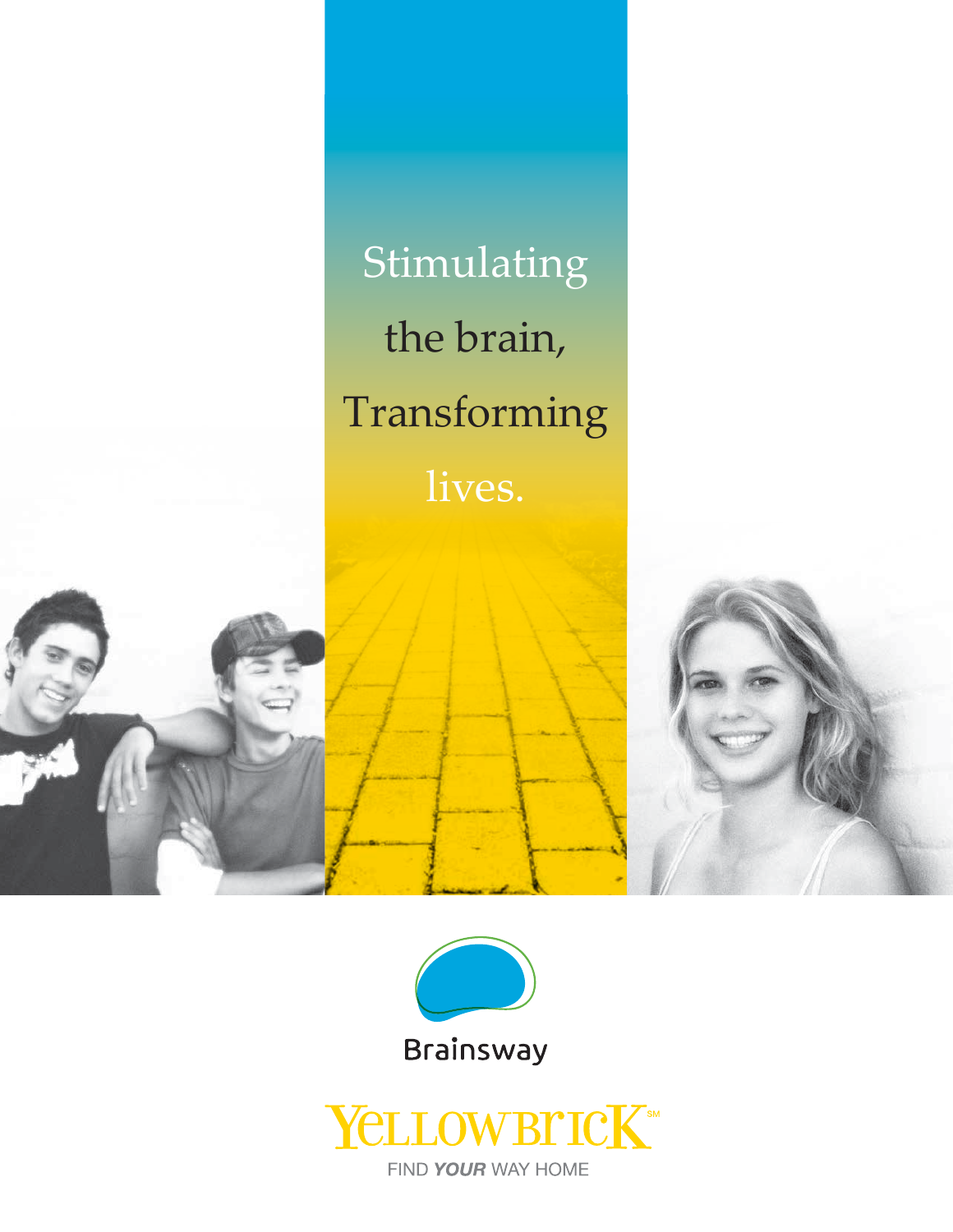*Deep* TMS stands for "*Deep* Transcranial Magnetic Stimulation". *Deep* TMS is a non-invasive procedure, directing electromagnetic energy to a part of the brain called the Left Prefrontal Cortex. The stimulation activates the nerve cells in this governing, regulating center of the brain, with resulting improvement in depressive symptoms.

The stimulation is produced by a treatment coil contained in a helmet. The coil converts electrical energy to electromagnetic energy. The Brainsway *Deep* TMS "H" coil directs this energy into a larger area and deeper into the brain than the previous rTMS technology. These magnetic fields are similar to those used in magnetic resonance imaging (MRI) systems. The magnetic field goes through the skull and induces a weak electrical current that briefly activates the nerve cells in this region of the brain and improves depressive symptoms.

## Brainsway *Deep* Transcranial Magnetic Stimulation System for Treatment of Major Depression

Major Depressive Disorder painfully affects nearly 15 million American adults annually. It is the leading medical condition contributing to suicide and worldwide disability.

Yellowbrick and Brainsway are partnering to be the first to bring this innovative & effective treatment for depression to Chicago. Yellowbrick is a primary investigator site for clinical research trials exploring additional FDA indications for this National Institute of Mental Health patented technology.

Patients suffering from Major Depressive Disorder are traditionally treated with antidepressant medications. However, too often, antidepressants fail to bring the hoped-for relief, and frequently cause adverse side effects. Brainsway *Deep* TMS is FDA approved for treatment of depression in patients who have failed one trial of an antidepressant. Brainsway *Deep* TMS performs deep but safe, non-invasive brain stimulation using directed electromagnetic fields which promote neuronal regulation and regeneration.

Brainsway's *Deep* TMS technology is based on patents filed by the U.S. National Institutes of Health (NIH). Brainsway *Deep* TMS treatment has been enthusiastically embraced by the international academic community, with superior results published in peer reviewed journals from over 60 clinical trials in premier medical centers worldwide.

# Brief Treatment, Long Term Effect How Does Brainsway *Deep* TMS Treatment Work?

## **Treatment Session**

In each session, the patient is comfortably seated on a chair, and a cushioned helmet is gently placed over the head. The procedure requires daily sessions of 20 minutes over 4-5 weeks. There are usually no significant adverse effects and patients are able to immediately engage fully in their lives.



Nerve Cells Activated

# Stimulating Hope

Breakthrough Unique & Effective Treatment for Depression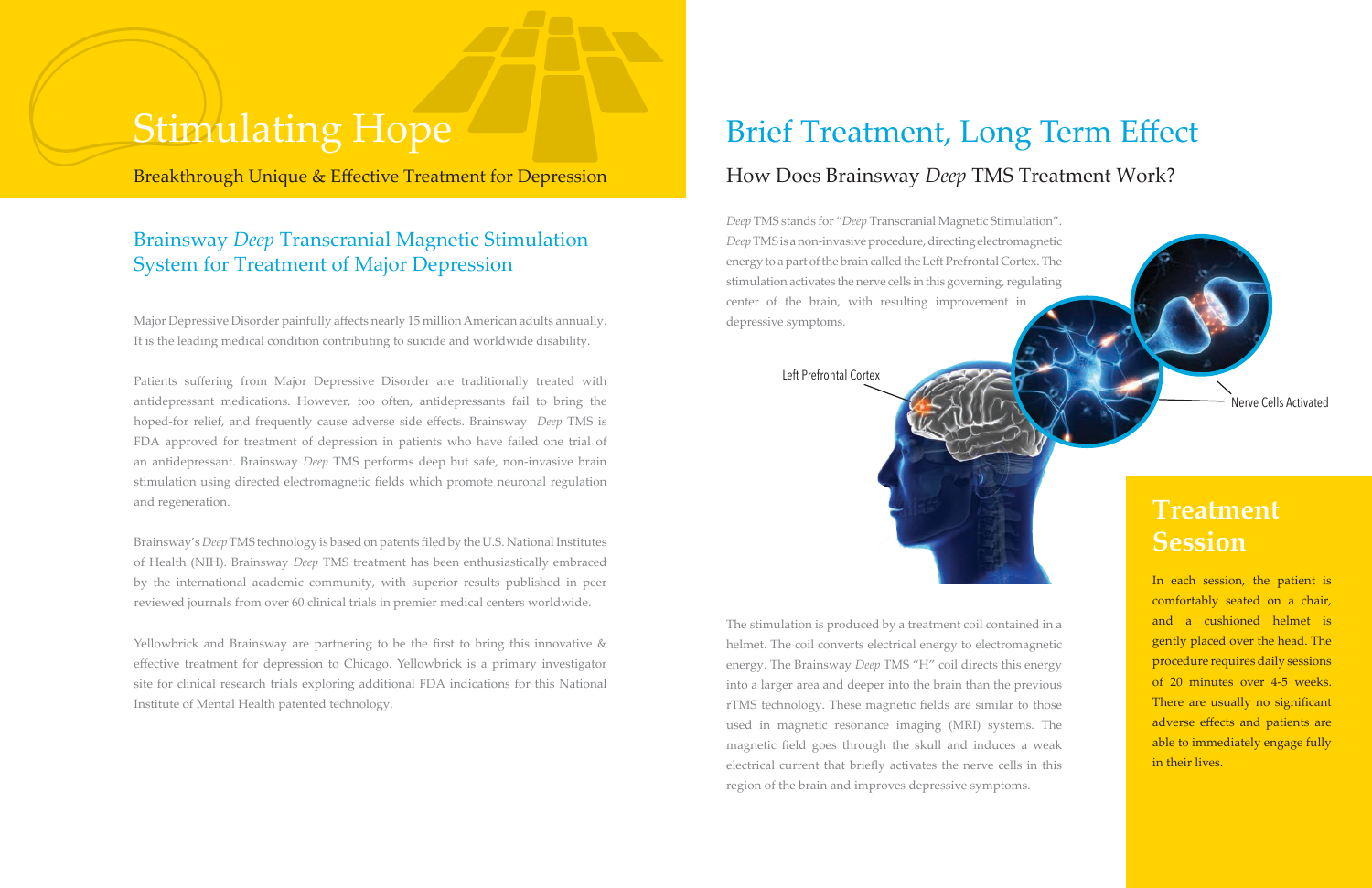Brainsway™ has created a new era in Depression treatment, offering a safe, effective, well-tolerated option. With Brainsway's *Deep* TMS, patients can gain significant improvement in a relatively short time, without significant interruptions to their daily routine, and without suffering from systemic side effects.

**Brainsway Advantage**

## Brainsway *Deep* TMS Depression Treatment vs. Traditional Therapy

| Parameter                           | <b>Brainsway Deep TMS</b>                                                                                                                                                                                                                                                                                         | Antidepressants                                                                                                                                               | <b>ECT</b>                                                                                                                                                                                                                              |
|-------------------------------------|-------------------------------------------------------------------------------------------------------------------------------------------------------------------------------------------------------------------------------------------------------------------------------------------------------------------|---------------------------------------------------------------------------------------------------------------------------------------------------------------|-----------------------------------------------------------------------------------------------------------------------------------------------------------------------------------------------------------------------------------------|
| Efficacy                            | High even for severe, drug-resis-<br>tant depression cases. <sup>1</sup> Often also<br>recommended for mild to moderate<br>depression cases.                                                                                                                                                                      | Efficacy substantially de-<br>creases with number of failed<br>medication trials <sup>2</sup>                                                                 | High - mostly recommended for<br>severe depression cases                                                                                                                                                                                |
| Anesthesia                          | Not required                                                                                                                                                                                                                                                                                                      | Not required                                                                                                                                                  | Required                                                                                                                                                                                                                                |
| Side effects                        | The most common side effect is<br>temporary, mild pain or discomfort<br>in the area of the treatment site,<br>which occurs during the treatment<br>session. This typically occurs only<br>during the first week of treatment.<br>Other side effects may include<br>muscle twitching and jaw pain <sup>1,3-5</sup> | The most common side effects <sup>6</sup><br>include nausea, insomnia,<br>anxiety, weight gain and sex-<br>ual dysfunction, diarrhea, dry<br>mouth, sweating. | Common side effects: Cognitive<br>and memory dysfunction, alter-<br>ations in blood pressure, pain<br>and discomfort.<br>Rare side effects: Adverse reac-<br>tions to anesthesia, cardiovascu-<br>lar complications, death <sup>7</sup> |
| Session length                      | 20 minutes                                                                                                                                                                                                                                                                                                        | Not Applicable                                                                                                                                                | Several hours, including anes-<br>thesia and recovery                                                                                                                                                                                   |
| Overall treatment term              | 20 sessions in the acute phase                                                                                                                                                                                                                                                                                    | Generally antidepressants are<br>prescribed for an Indefinite or<br>permanent period.                                                                         | Typically 6-12 sessions, in the<br>acute phase                                                                                                                                                                                          |
| Procedure                           | Brief, non-invasive electromagnetic<br>stimulation of brain regions                                                                                                                                                                                                                                               | Requires daily adherence                                                                                                                                      | <b>Electrically induced seizures</b>                                                                                                                                                                                                    |
| Hospitalization                     | None                                                                                                                                                                                                                                                                                                              | None                                                                                                                                                          | Often requires partial hospital-<br>ization (day hospital)                                                                                                                                                                              |
| Recovery time after each<br>session | Minutes - patient can drive home<br>independently                                                                                                                                                                                                                                                                 | None                                                                                                                                                          | Hours to days                                                                                                                                                                                                                           |
| Clinical results achieved in        | 2-4 weeks <sup>1,3-5</sup>                                                                                                                                                                                                                                                                                        | 4-6 weeks                                                                                                                                                     | 2-4 weeks                                                                                                                                                                                                                               |

| Parameter                    | <b>Brainsway Deep TMS</b>                                                                                               | <b>Surface TMS</b>                                                                                             |
|------------------------------|-------------------------------------------------------------------------------------------------------------------------|----------------------------------------------------------------------------------------------------------------|
| Efficacy                     | Over 32% remission rates<br>achieved after 4 weeks<br>of acute treatment in the<br>Brainsway pivotal study <sup>1</sup> | 9% remission rates<br>achieved after 4<br>weeks of acute<br>treatment in a<br>surface TMS pivotal<br>study $8$ |
| Session<br>Length            | 20 minutes                                                                                                              | 37 minutes                                                                                                     |
| Overall<br>treatment<br>term | $400-600$ minutes                                                                                                       | 740-1110 minutes                                                                                               |

1 Levkovitz Y et al. Efficacy and safety of deep transcranial magnetic stimulation for major depression: a prospective, multi-center, randomized, controlled trial. World Psychiatry 2014; February 2015.

The StarD<sup>2</sup> study demonstrated a  $40\%$  response rate to an initial antidepressant trial and only a further 10% increased rate with each of three additional trials.



Results of 212-patient Deep TMS DBPC Multi-center study using Brainsway's device (Study led to FDA approval for the device)

2 Rush AJ, et al. Acute and longer-term outcomes in depressed outpatients requiring one or several treatment steps: a STAR\*D report. Am J Psychiatry. 2006;163:1905– 1917.

3 Levkovitz Y, Harel EV, Roth Y, Braw Y, Sheer A Katz L, Gersner R and Zangen A. (2009) Deep transcranial magnetic stimulation of the prefrontal cortex – Effectiveness in major depression. *Brain Stimulation* 2: 188-200.

4 Isserles M, Rosenberg O, Dannon P, Lerer B and Zangen A (2011) Cognitive emotional reactivation during deep transcranial magnetic stimulation over the prefrontal cortex of depressive patients affects antidepressant outcomes. Journal of Affective Disorders 128: 235-242.

5 Harel EV, Rabany L, Deutsch L, Bloch Y, Zangen A, Levkovitz Y. H-coil repetitive transcranial magnetic stimulation for treatment resistant major depressive disorder: An 18-week continuation safety and feasibility study. World J Biol Psychiatry 2014;15(4):298-306.

 6 Fabbri C, Marsano A, Balestri M, De Ronchi D, Serretti A. Clinical features and drug induced side effects in early versus late antidepressant responders. J Psychiatr Res 2013;47(10):1309-1318.

7 Lawrence Park, AM, MD. (2011). Risks and Side Effects of ECT. Psych Central. Retrieved on December 3, 2014, from http://psychcentral.com/lib/risks-and-side-effects-ofect/0007365

8 O'Reardon JP, Solvason HB, Janicak PG, et al. Efficacy and safety of transcranial magnetic stimulation in the acute treatment of major depression: a multisite randomized controlled trial. Biol Psychiatry 2007;62:1208-1216.



Surface TMS – The magnetic pulse of the Surface TMS system is able to directly stimulate the brain up to a depth of approximately 1.5 cm below the surface. Brainsway *Deep* TMS – The magnetic pulse of the Brainsway *Deep* TMS system is able to directly stimulate deeper into the brain (up to 8 cm) than the Surface System.

### Brainsway *Deep* TMS Depression Treatment vs. Antidepressants & ECT Brainsway *Deep* TMS Depression Treatment vs. Surface TMS

**Find out if Brainsway**  *Deep* **TMS is right for you. Contact Yellowbrick's Center for Clinical Neuroscience at 866.364.2300 x233.**

Note: The Deep TMS depression treatment and surface TMS depression treatment were not compared in head to head studies.

Electric Fields Generated by Figure 8 Coil vs. *Deep* TMS H1 Coil

\*\* Results of 300-patient study using Neuronetics' device published by Oreardon et al. in the Journal of Biological Psychiatry in December 2007 (Study led to FDA approval for the device)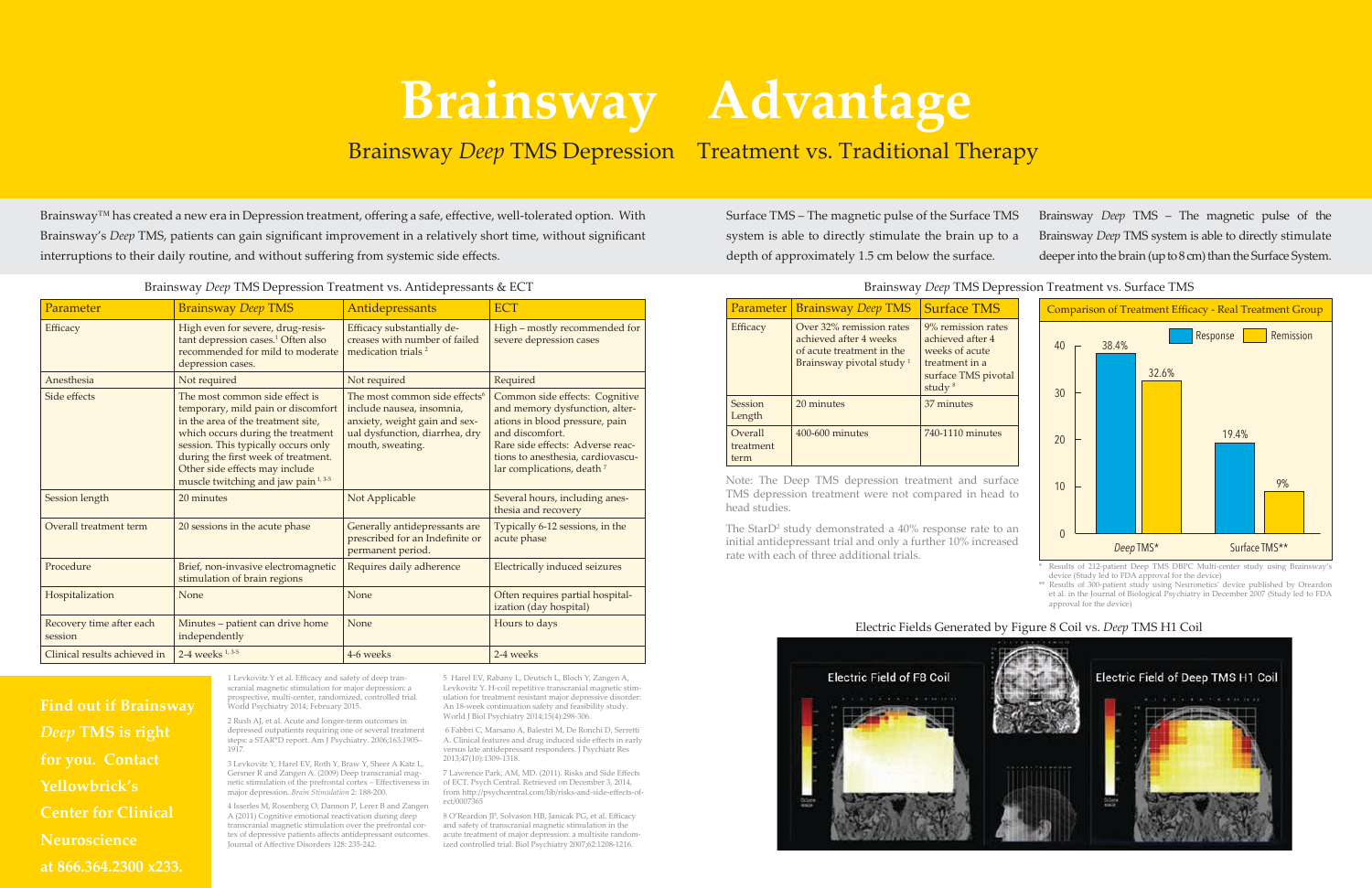Brainsway *Deep* TMS for treatment temporary and mild. of a wide range of patients, suffering following the use of any number the clinical trial. of antidepressants (in the current depressive episode).

The FDA indication is based on a problems were not observed. unique long-term 16-week Double-Blind Placebo-Controlled Multi-Center study which enrolled over 230 subjects, showing a profound decline in HDRS-21 and significant remission (32.6%) and response (38.4%) rates at the primary endpoint of the study. In the study, Brainsway's treatment was proven noise reduction. There have been to be safe, and the treatment was well tolerated by the majority of the *Deep* TMS Treatment in the clinical study subjects.

The FDA and the CE have approved and local discomfort, both usually

from mild to severe and persistent There were no deaths or serious depression, who did not improve injuries in patients who took part in

Brainsway's treatment has been proven safe and effective, and has no known long-term side effects and no systemic effects (effects deriving from medication entering the bloodstream and circulating throughout the body). The most common side effects are headaches

Systemic side effects such as weight gain, dry mouth and sexual

Tests of memory function during treatment showed no change during the clinical trial.

During treatment with the *Deep*  TMS System a loud clicking sound is emitted. Patients use earplugs for no reports of hearing loss with the study when earplugs were used.

The primary endpoint was the change from baseline (i.e., the starting score before treatment) in a standard scale for measuring depression symptoms, known as the Hamilton Depression Rating Scale (HDRS). The model estimated mean change from baseline in HDRS scores in the *Deep* TMS group across 5 weeks compared to the sham group was statistically significant. The response rate (meaning the percent of patients who had a reduction in HDRS scores of at least 50%) was significantly better in the *Deep* TMS group compared to the sham group. The remission rate (meaning the percent of patients who had a reduction in HDRS score to less than 10 points) was significantly better in the *Deep* TMS group compared to the sham group.

During the initial treatment phase, *Deep* TMS sessions were performed daily for 4 weeks and during the maintenance phase, subjects were treated twice a week for another 12 weeks. The efficacy of the *Deep* TMS Treatment was still seen at 16 weeks, based on a statistically significant change from baseline.

There was a statistically significant improvement in quality of life in patients treated with the *Deep* TMS treatment, according to the difference in Q-LES-Q scores between the *Deep* TMS and sham groups.

 $\tau_{\rm eff}$ 



## Certified & Safe

### Brainsway *Deep* TMS Treatment Safety Information

# Clinically Tested and Proven Treatment Effectiveness Information

The safety and effectiveness of the Brainsway *Deep* TMS System for treatment of Major Depressive Disorder was demonstrated in a prospective, double blind, randomized, controlled, multi-center trial. The study was conducted at 20 study sites in the United States (15 sites), Israel (5 sites), Germany (2 sites) and Canada (1 site).

### When Should the Brainsway *Deep* TMS Treatment Not be Used?

*Deep* TMS Treatment delivers a magnetic field that could cause any metal objects that are near the device to move or to get hot. *D*eep TMS Treatment should not be used in patients with metal implants in or around the head (except for standard amalgam dental fillings). *Deep* TMS Treatment should not be used if you have implanted electronic devices in your body. These implants could cause serious injury or death if *Deep* TMS Treatment is used.